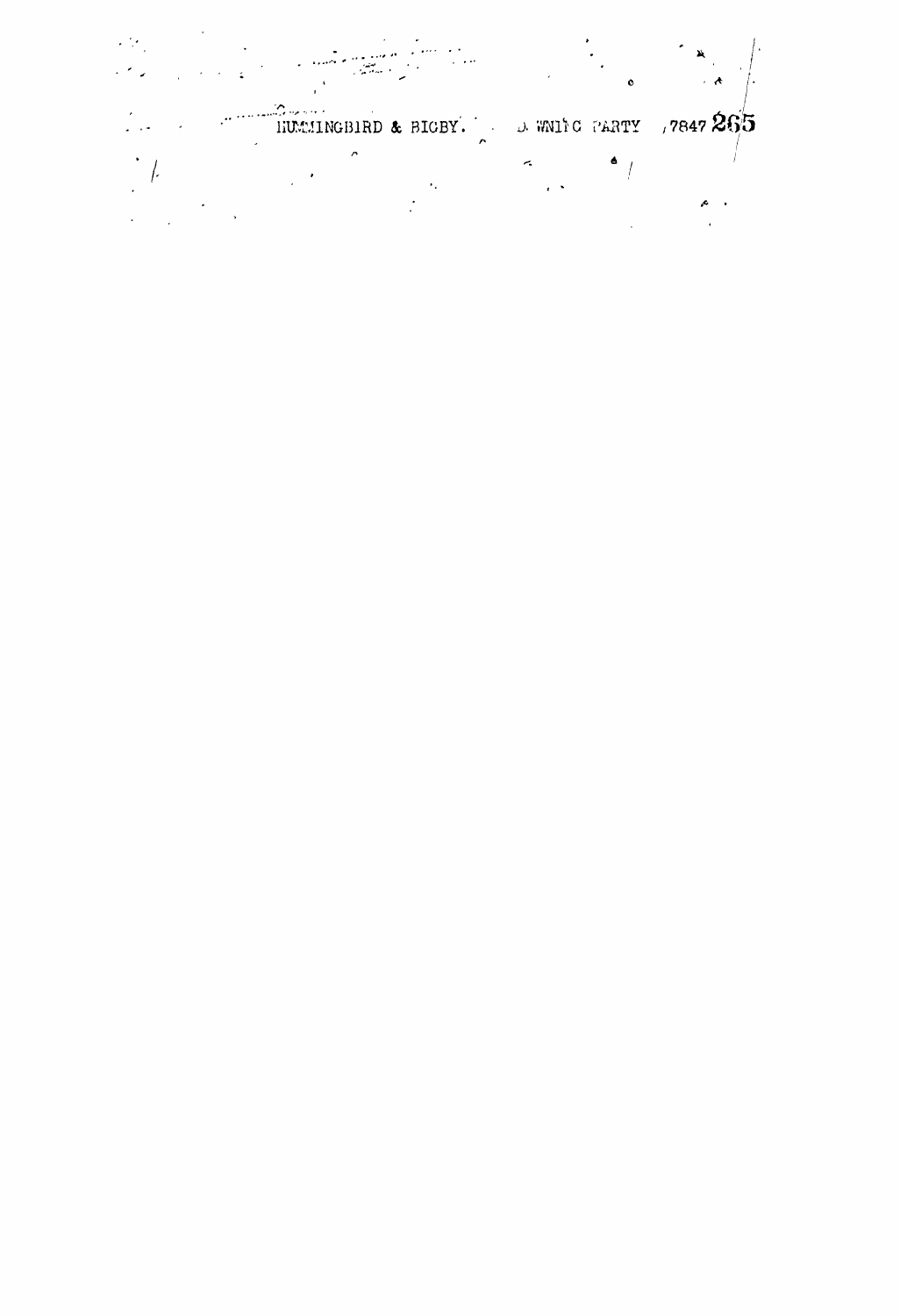$H$ UMMINGBIRD & BIGBY DOWNING PARTY 7847 266

**f**

Hummingbird & Bigby Field Workers  $\sim$ October 19, 1937

## $\sim$  Interview with C. L. Fletcher Stilwell, Oklahoma

## DOWNING PARTY  $\mathcal{L}$  , Download Party (

 $\mathbf{r}_\parallel$ 

f

C. L. Fletcher, better known as ,/ren Fletcher, was the son of Benjamin Fletcher, a Cherokee politician during the Cherokee, Lation days. Ben Fletcher was elected councilman fron the Flint district several times. He was a member of that body when the Allotment Law was passed, causing the land to be allotted separately.

 $\ldots$  . Benjamin Fletcher was elected on the Downing ticket as a councilman.

The information concerning these two great parties, the National and the Downing, as given by C. L. Fletcher pertaining to the origin of these parties was told to him by his ing to the origin of the-origin of the-origin of the-origin of the-origin of the-origin of the-origin of the-

. The Downing Farty was started by the followers of Louis Downing who was the only almost fullblood Cherokee ever, to be Downing who was the only almost fullblood Cherokee ever,to be elected xrincipal Chief of the Cherokee Nation. Before his time, the-parity was called the-parity was called the Ridge Party  $\mathcal{L}$ the Civil war. after the killing of the Ridges and others

the Civil , are civil , and other the killing' of the  $\kappa$  the  $\kappa$  the Ridges and others and others and others and others and others and others and others and others and others and